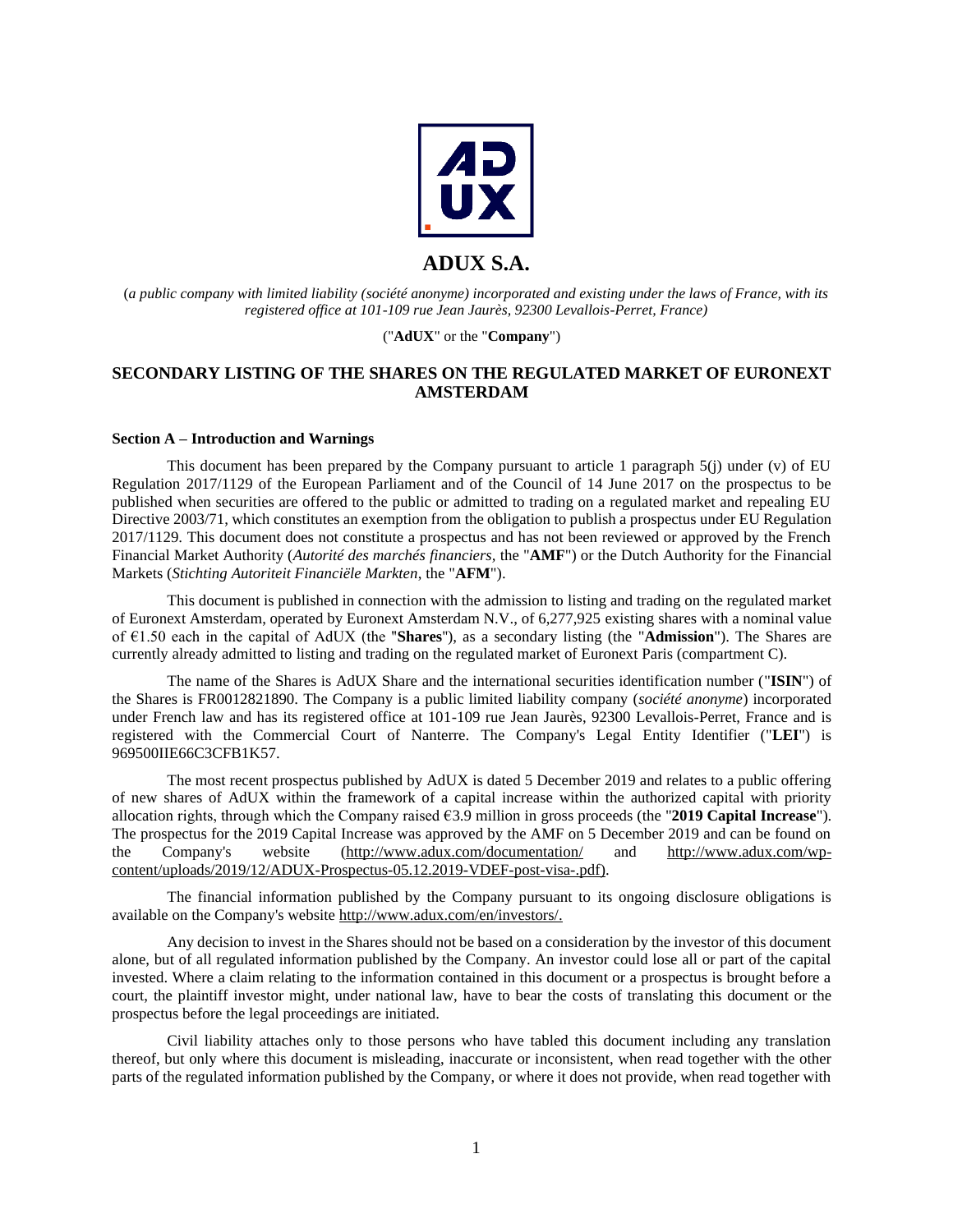the other parts of the regulated information published by the Company, key information in order to aid investors when considering whether to invest in such Shares.

The Company is not offering any new shares nor any other securities in connection with the Admission . This document does not constitute an offer to sell, or the solicitation of an offer to subscribe for or to buy, any Shares nor any other securities of the Company in any jurisdiction. The Shares will not be generally made available or marketed to the public in the Netherlands or in any other jurisdiction in connection with the secondary listing.

The securities referred to herein have not been and will not be registered under the United States Securities Act of 1933, as amended (the "**Securities Act**"), or the laws of any state or other jurisdiction, and may not be offered or sold within the United States of America except pursuant to an exemption from, or in a transaction not subject to, the registration requirements of the Securities Act and applicable state laws. No public offering of securities will be made in the United States of America.

This information does not constitute an offer or invitation to proceed to a purchase of or subscription for the Company's securities, nor an offer or invitation to proceed to an acquisition of or subscription for the Company's securities in the United States of America, Switzerland, Canada, Australia, Japan, South Africa or in any other jurisdiction where such offer or invitation is not allowed without registration or qualification under the applicable legislation of the relevant jurisdiction, or where such offer or invitation does not meet the required conditions under the applicable legislation of the relevant jurisdiction.

This document and any materials distributed in connection with this document are not directed to, or intended for distribution to or use by, any person or entity that is a citizen or resident of or located in the United States of America, Switzerland, Canada, Australia, Japan, South Africa or any other jurisdiction where such distribution, publication, availability or use would be contrary to law or regulation or which would require any registration or licensing within such jurisdiction. Any failure to comply with these restrictions may constitute a violation of the laws or regulations of the United States of America, Switzerland, Canada, Australia, Japan, South Africa or any other jurisdiction. The distribution of this document in other jurisdictions than France and the Netherlands, may be restricted by laws or regulations applicable in such jurisdictions. All persons in possession of this document must inform themselves about, and comply with, any such restrictions

No representation or warranty, express or implied, is made or given, and no responsibility is accepted, by ING Bank N.V. as the listing agent for the Admission (the "**Listing Agent**") or any of its respective affiliates or representatives, or its respective directors, officers or employees or any other person, as to the accuracy, fairness, verification or completeness of the information or opinions contained in this document, or incorporated by reference in it, and nothing in this document, or incorporated by reference in it, is, or shall be relied upon as, a promise or representation by the Listing Agent or any of its respective affiliates or representatives, or its respective directors, officers or employees or any other person, as to the past or future. The Listing Agent or any of its respective affiliates or representatives, or its respective directors, officers or employees in connection with the Admission does not accept any responsibility whatsoever for the contents of this document or for any other statements made or purported to be made by either itself, or on its behalf, in connection with the Company, the Admission or the Shares. Accordingly, the Listing Agent and its respective affiliates or representatives, or its respective directors, officers or employees disclaim, to the fullest extent permitted by applicable laws and regulations, all and any liability, whether arising in tort or contract or which they might otherwise be found to have in respect of this document and/or any such statement.

# **Section B – Key information on the issuer**

#### *Who is the issuer of the securities?*

The Company is the issuer of the Shares. The Company is a public limited liability company (*société anonyme*) incorporated under the laws of, and is domiciled in, France. AdUX operates under the laws of France and its LEI is 969500IIE66C3CFB1K57.

AdUX specializes in digital advertising and user experience, and is currently present in five European countries. Its principal activities are grouped around three sectors:

- Quantum: agency specialized in native advertising;
- AdMoove: specialist in geotargeted advertising for retailers and consumer brands (Drive-to-Store); and
- AdPulse: assistance to the customer in respect of the production and distribution of online marketing campaigns on entertainment media content.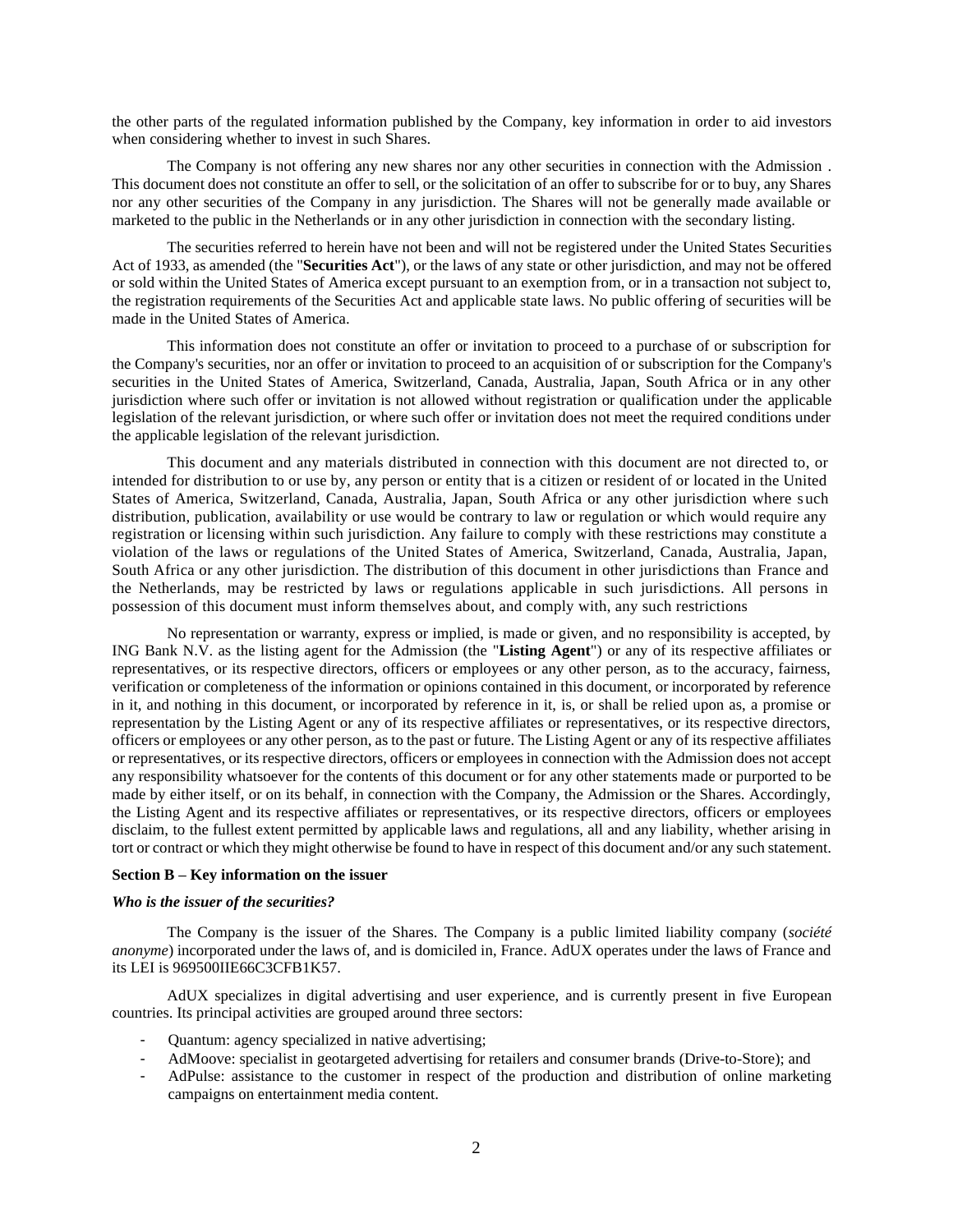Through its offers, AdUX has positioned itself on the latest trends in online advertising: discreet advertising integrated with editorial content, advertising on geo-targeted mobile phones and advertising on social networks.

The table below shows the allocation of the Company's share capital and voting rights at the date of this document (on a non-diluted basis), based on the information available to the Company.

|                                               | <b>Number of shares</b> |               | <b>Voting rights</b> |               |
|-----------------------------------------------|-------------------------|---------------|----------------------|---------------|
|                                               | <b>Number</b>           | $\frac{0}{0}$ | <b>Number</b>        | $\frac{6}{9}$ |
| Azerion Holding B.V.                          | 3,449,710               | 54.95%        | 3,449,710            | 52.77%        |
| Directors (representing Azerion Holding B.V.) | 10                      | $0.00\%$      | 10                   | 0.00%         |
| <b>Total Azerion Holding B.V.</b>             | 3,449,720               | 54.95%        | 3,449,720            | 52.77%        |
| Cyril Zimmermann (directly and indirectly)    | 241,513                 | 3.85%         | 434.933              | 6.65%         |
| Eric Giordano                                 | 101,860                 | 1.62%         | 139,820              | 2.14%         |
| Other employees                               | 26,733                  | 0.43%         | 26,466               | 0.40%         |
| <b>Total Directors and employees</b>          | 370,106                 | 5.90%         | 601,219              | 9.20%         |
| Mickaël Ferreira (directly and indirectly)    | 87,303                  | 1.39%         | 87,303               | 1.34%         |
| Floating                                      | 2,325,918               | 37.05%        | 2.399.354            | 36.70%        |
| Shares owned by the Company                   | 44,878                  | 0.71%         | $\Omega$             | 0.00%         |
| <b>Total</b>                                  | 6,277,925               | 100.00%       | 6,537,596            | 100.00%       |

To the Company's knowledge, there are no other shareholders holding directly, indirectly or in concert 5% or more of the share capital or voting rights of AdUX. At the date of this document, no shareholder controls, directly or indirectly, the Company within the meaning of Article L. 233-3 of the French Commercial Code.

The Company's management consists of Hikmet Cosgun (CEO), Julie Duong Ferat (CFO), and its Board of Directors consists of Trond Dale (Chairman), Catharina Hillström (Independent Director) and Kyra Steegs (Director). The Company's statutory auditors are Fiderec Audit (160 bis, rue de Paris, 92100 Boulogne-Billancourt, France) and PricewaterhouseCoopers Audit (63 rue de Villiers, 92208 Neuilly-sur-Seine, France).

# *What is the key financial information regarding the issuer?*

The following information is derived from the audited consolidated financial statements for the financial years 2018 and 2019 contained in the respective annual financial reports, as well as from the audited consolidated interim financial statements for the  $1<sup>st</sup>$  half of 2019 and the  $1<sup>st</sup>$  half of 2020. These reports (including the statutory auditor's report on such financial years) are available on the website of the Company [\(http://www.adux.com/en/investors/\)](http://www.adux.com/en/investors/). The consolidated financial statements are drawn up in accordance with International Financial Reporting Standards (IFRS).

# *Consolidated profit and loss account*

| Consolidated financial statements  |                    |                    |               |              |
|------------------------------------|--------------------|--------------------|---------------|--------------|
| In $\epsilon$ thousands            | H <sub>1</sub> '20 | H <sub>1</sub> '19 | <b>FY '19</b> | <b>FY'18</b> |
|                                    |                    |                    |               |              |
| 1. REVENUE                         | 8,286              | 11,854             | 24,766        | 26,278       |
| 2. CURRENT OPERATING PROFIT        | (1,118)            | (1,667)            | (1,491)       | (6,145)      |
| 3. NET INCOME                      | (948)              | (1,952)            | (372)         | (21,391)     |
| 4. YEAR-ON-YEAR REVENUE GROWTH     | $(30.10\%)$        | $(13.34\%)$        | $(5.76\%)$    | $(9.40\%)$   |
| 5. CURRENT OPERATING PROFIT MARGIN | $(13.49\%)$        | $(14.06\%)$        | $(6.02\%)$    | (23.39%)     |
| <b>6. NET INCOME MARGIN</b>        | $(11.44\%)$        | (16.47%)           | $(1.50\%)$    | $(81.40\%)$  |
| 7. EARNINGS PER SHARE              | (0.16)             | (0.56)             | (0.06)        | (5.91)       |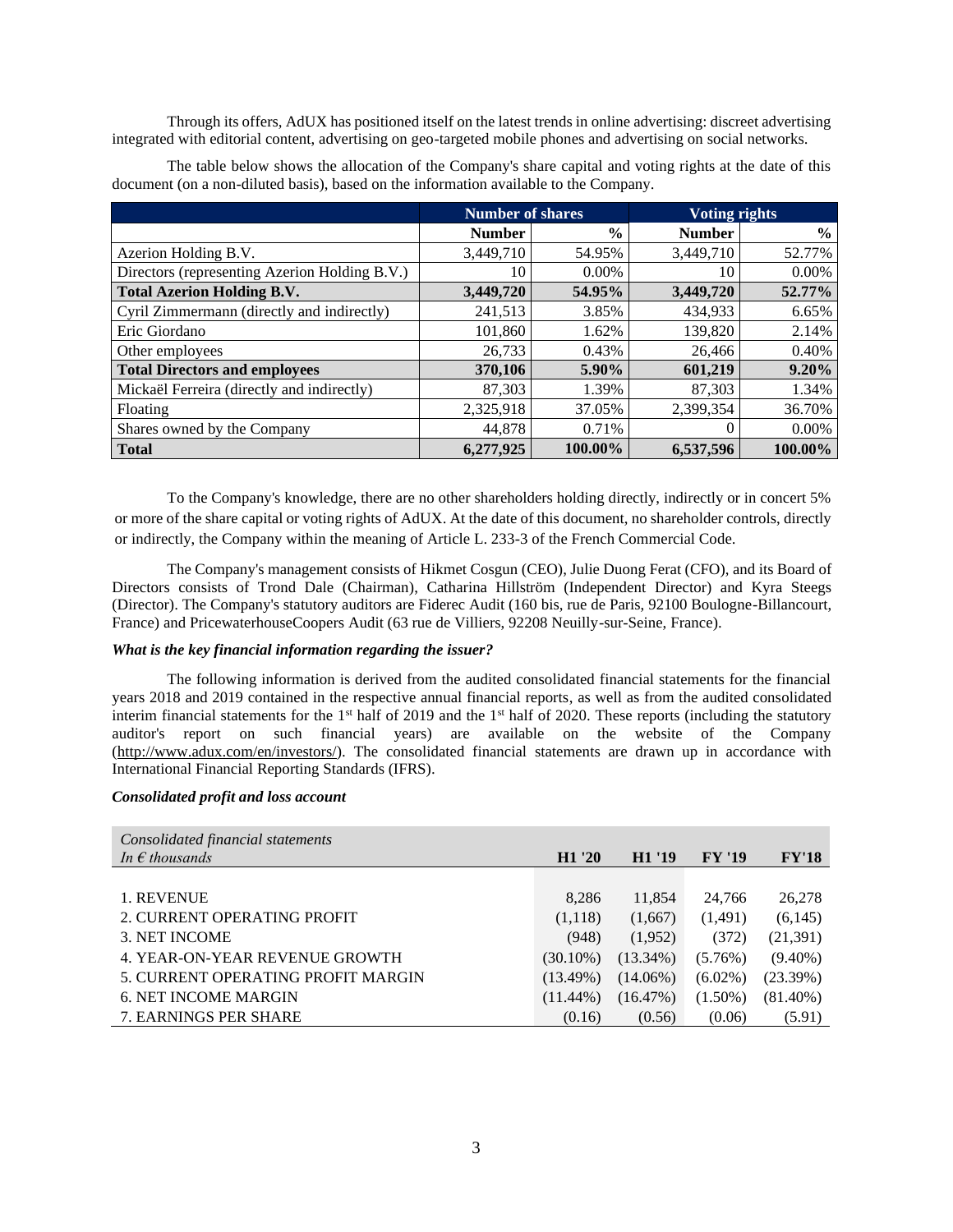# *Consolidated balance sheet*

| Consolidated financial statements<br>In $\epsilon$ thousands | 30 June<br>'20 | 30 June<br>'19 | <b>31 Dec</b><br>'19 | <b>31 Dec</b><br>'18 |
|--------------------------------------------------------------|----------------|----------------|----------------------|----------------------|
|                                                              |                |                |                      |                      |
| 1. TOTAL ASSETS                                              | 27,998         | 34,057         | 34.548               | 35,550               |
| 2. SHAREHOLDERS' EQUITY (group share)                        | (5,748)        | (9,789)        | (4,197)              | (7, 550)             |
| 3. NET FINANCIAL DEBT (long term debt + short term debt -/-  | 1.774          | 4.108          | 1.744                | 4.997                |
| cash)                                                        |                |                |                      |                      |

#### *Consolidated statement of cash flows*

| Consolidated financial statements<br>In $\epsilon$ thousands | H1'20 | H <sub>1</sub> '19 | <b>FY '19</b> | FY'18   |
|--------------------------------------------------------------|-------|--------------------|---------------|---------|
|                                                              |       |                    |               |         |
| 1. NET CASH FLOW FROM OPERATING ACTIVITIES                   | (583) | (1,857)            | (2,820)       | (1,987) |
| 2. NET CASH FLOW FROM INVESTMENT ACTIVITIES                  | (399) | 754                | 245           | (312)   |
| 3. NET CASH FLOW FROM FINANCING ACTIVITIES                   | (387) | 268                | 3.746         | (283)   |

### *Brief description of any qualifications in the audit report relating to the historical financial information*

Consolidated financial statements for the financial year ended on 31 December 2019:

- Comment on Note 3.4 to the consolidated financial statements which presents the assumptions and other elements (in particular the cash position) used by the Company to close its accounts for the year ended 31 December 2019 by applying the principle of continuity of exploitation.
- Comment on Note 3.2 to the consolidated financial statements « Basis of preparation » and Note 13 « IFRS 16 - impacts on first application on 2019 accounts » which present in particular the impact of the adoption on 1 January 2019 of IFRS 16 "Leases".

Consolidated financial statements for the financial year ended on 31 December 2018:

- Comment on significant uncertainty related to events or circumstances likely to jeopardize the continuity of operations.
- Comment on Note 7 to the consolidated financial statements concerning the correction of errors related to the recording of receivables assigned to third parties ("factoring contract") and to various consolidation entries that were considered inappropriate at the time.

The audited consolidated financial statements can be found on the Company's website [\(http://www.adux.com/en/investors/\)](http://www.adux.com/en/investors/).

#### *What are the key risks that are specific to the issuer?*

The following is a selection of key risks that, alone or in combination with other events or circumstances, could have a material adverse effect on the Company's business, financial condition, results of operations and prospects. In making the selection, the Company has considered circumstances such as the probability of the risk materialising on the basis of the current state of affairs, the potential impact that the materialisation of the risk could have on the Company's business, financial condition, results of operations and prospects, and the attention that management would, on the basis of current expectations, have to devote to these risks if they materialise. Investors should read in their entirety, understand and consider all risk factors before making an investment decision to invest in the Shares.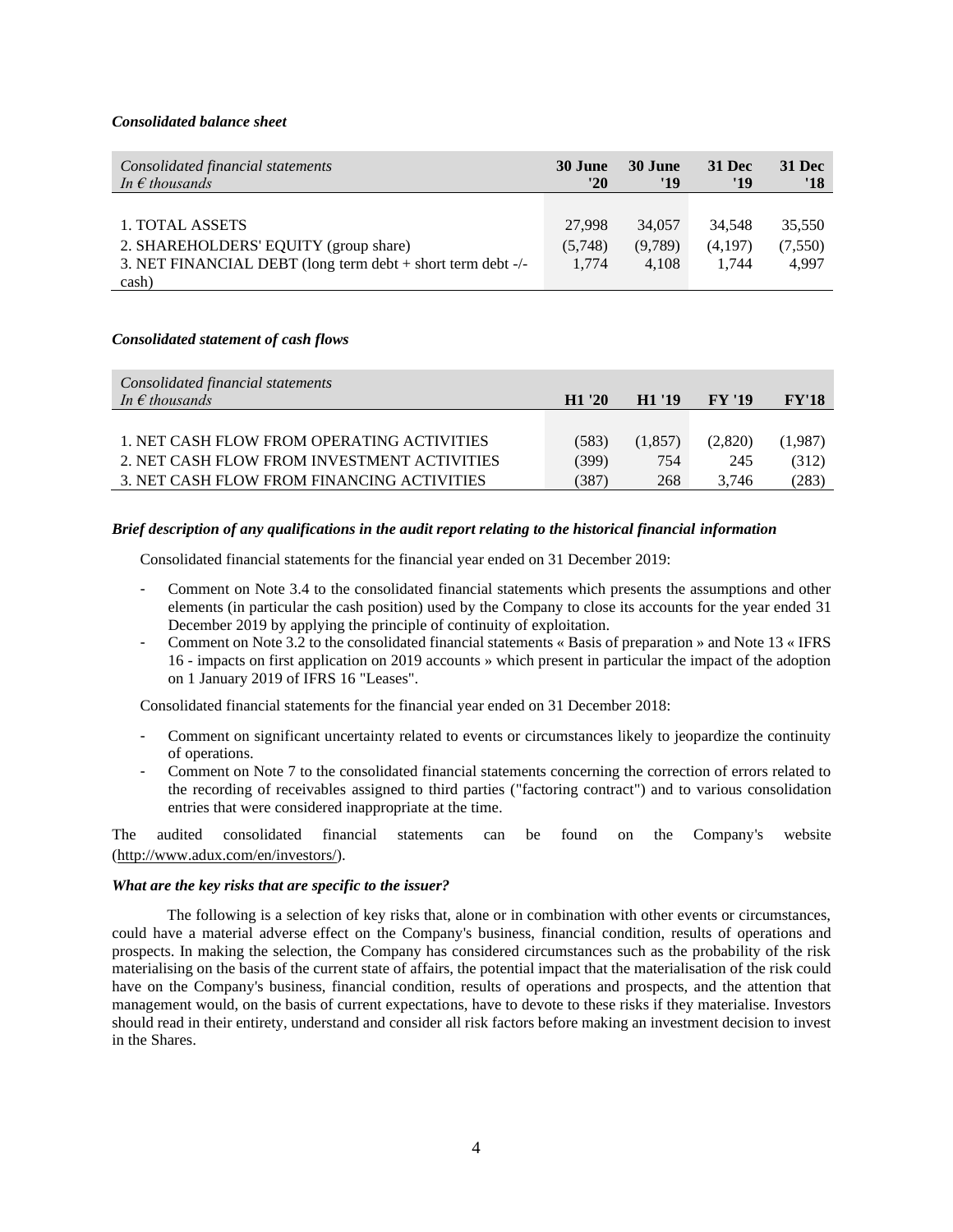#### **Main market risks**

Economic risk: The Company's activities are impacted by general economic conditions and are subject to economic cycles, since these affect the marketing budgets of advertisers. Adverse economic conditions can have a more profound impact on the advertising industry than on other industries as companies tend to scale down their advertising and communication budgets during challenging economic circumstances in order to maintain immediate profitability and reach financial targets. A negative shift in the main macro-economic indicators may therefore have a negative impact on the Company's assets, operations, financial position and prospects.

# **Risks relating to Covid-19 pandemic**

The health crisis caused by the Covid-19 pandemic and the lockdown of a large part of the European population in particular has had an immediate impact on consumer consumption and on advertisers' marketing expenses. As from March 2020, many advertising campaigns have been cancelled or postponed to September 2020. In the second half of March 2020, advertising activity was in severe decline compared to the previous year.

The level of advertising activity in March, April and May 2020 has dropped significantly. It appears that the business trend was recovering in June 2020. However, this will have to be confirmed in September 2020, since July and August are traditionally the months of the year showing the least advertising activity. Savings measures, in particular the use of short-time working, have also been implemented by the Company in order to limit the adverse effects of the Covid-19 pandemic. It is too early to assess the impact of this crisis on the Company's revenues, results of operations or financial condition for the full year 2020, but it is likely that the Company will not achieve revenue growth by the end of the full year 2020.

#### **Risks related to changes in the applicable laws and regulations**

As the Company's business is governed by a number of laws or regulations, any change in legal or regulatory provisions that would impose additional obligations on the Company could affect its activities. In particular, Admoove's activity, which represents €7.438 million, or 30% of the Company's 2019 revenues, could be jeopardized by new regulations relating to personal data.

# **Financial risks**

The main financial risks faced by the Company are as follows:

Cash-flow risk: risk of not being able to honor the Company's debts with the available cash.

Credit risk: risk of financial loss for the Company in the event that a customer or counterparty to a financial instrument fails to meet its contractual obligations, particularly in the context of factoring where the risks are not transferred to the factor.

Liquidity risk: The Company may be exposed to a liquidity risk that could arise due to a lack of cash flow in the event of early termination of credit facilities agreements. Should the Company fail to comply with the provisions included in these agreements, the facilities might be cancelled, renegotiated or forced into repayment. This could make it impossible for the Company to finance acquisitions or to repay interests, capital or operating costs and the Company may be confronted with an increased cost of debt due to higher banking margins. This could have a negative impact on the results and cash flows. Per 30 June 2020, the Company has committed credit facilities for a total amount of  $£3,577,000$ .

#### **Operational risks related to the advertising sector**

Advertising market linked to the economic downturn: Customer advertising and communication expenses are very sensitive to fluctuations in general economic conditions.

Competition risk: The online advertising sector is highly competitive, which could result in the Company losing customers to its competitors. Any failure to keep up with new technologies in the online advertising space, and lack of sufficient investments in tools and process improvements may harm our competitive position.

## **Specific operational risks relating to the Company**

Dependency on customers: Over the past eighteen months, the Company has faced a significant decrease in revenue following the termination of a contract between its Swedish subsidiary Drive to Store and one of its customers.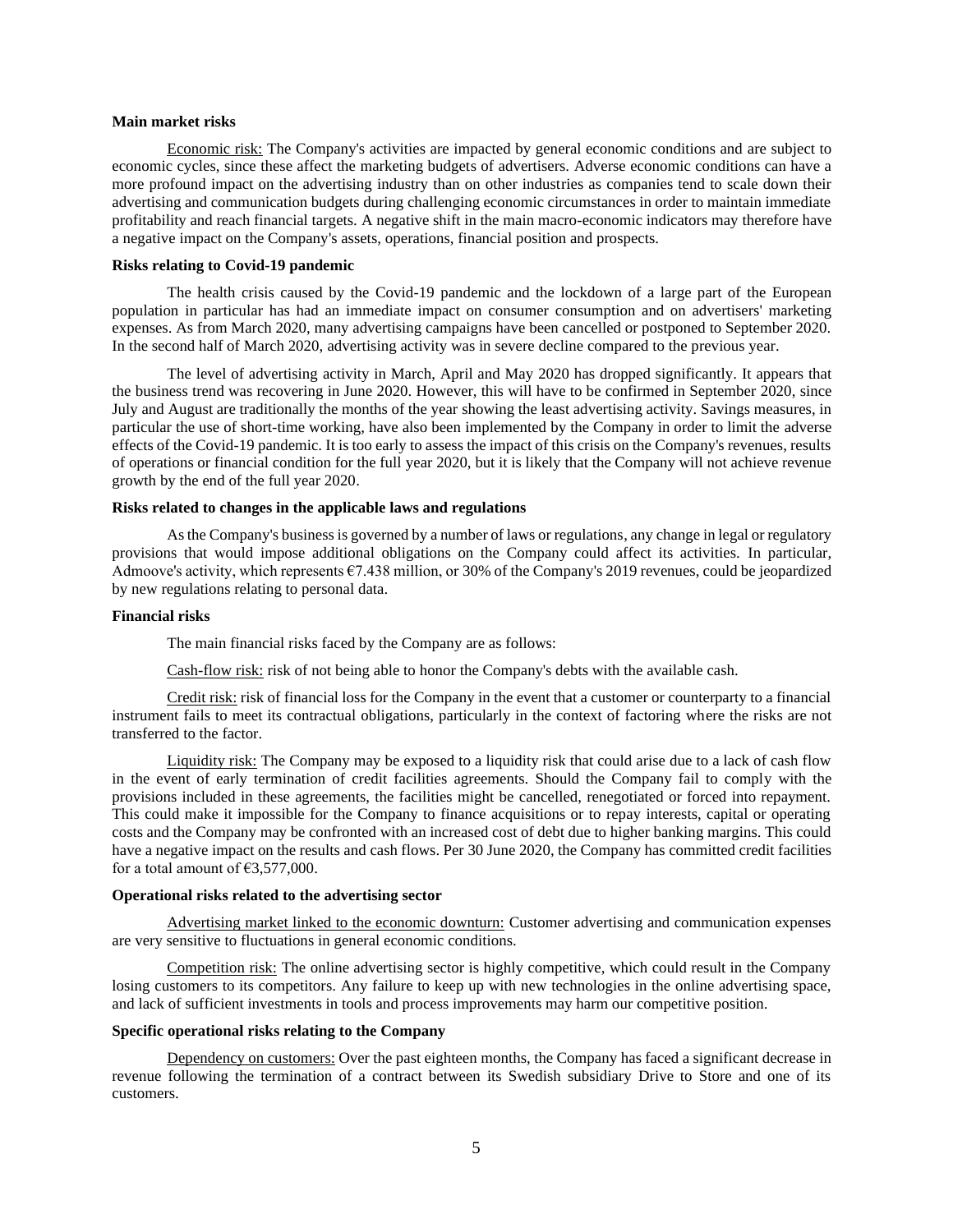Dependency on key employees: The Company's success depends significantly on the sustainability of its relationships with its key employees. The online advertising industry experiences high employee mobility. Our competitors may recruit key employees that AdUX would like to hire which could represent a risk if it means AdUX is no longer able to attract valuable key employees. This could adversely impact AdUX' revenues, results of operations or financial condition. All AdUX employees are bound by a non-competition clause.

#### **Main corporate risks**

Risks related to the Company's internationalisation: The Company has been expanding its foreign activities in the past and could launch new operations in the future. Internationalisation could bring new risks related to the increased complexity in the management of the Company's daily operations (specific nature of each foreign market, cultural and linguistic barriers, integration, currency risk etc.) and the combination of regulatory risks and taxation principles in the different countries in which the Company operates.

#### **Section C – Key Information on the Securities**

#### *What are the main features of the securities?*

# **Type, class and ISIN of the securities**

At the date of this document, the share capital of the Company amounts to  $\epsilon$ 9,416,887.50 divided into 6,277,925 shares of the same class, fully subscribed and paid up with a nominal value of  $\epsilon$ 1.50 each. The ticker of the Shares is ADUX and the ISIN of the Shares is FR0012821890.

# **Rights attached to the securities**

According to current French law and the Company's Articles of Association, the main rights attached to the Shares are as follows: (i) right to dividends, (ii) right to participate in shareholders' meetings, (iii) voting right, it being specified that a double voting right is conferred on shares for which it is proven that they have been registered for at least two years in the name of the same shareholder, (iv) preferential subscription right for securities of the same class and (v) right to participate in any surplus in case of liquidation.

#### **Relative seniority of the securities in the issuer**'**s capital structure in the event of insolvency**

According to current French law, the repayment of shares is subject to the repayment of the Company's debts.

#### **Restrictions on the free transferability of the securities**

There is no statutory provision limiting the free negotiability of the shares of the Company.

# **Dividend or pay-out policy**

No dividends have been distributed over the 2017, 2018 and 2019 financial years. It is not envisaged that the Company initiates a dividend payment policy in the short-term.

#### *Where will the securities be traded?*

Application has been made to admit all the Shares of the Company to listing and trading on the regulated market of Euronext Amsterdam, under the symbol "ADUX". The Shares are currently already admitted to listing and trading on the regulated market of Euronext Paris (compartment C), under the symbol "ADUX" (ISIN: FR0012821890), and following the Admission the Shares will be traded on both the regulated market of Euronext Paris and the regulated market of Euronext Amsterdam.

#### *What are the key risks that are specific to the securities?*

The main risks specific to the Shares concern (i) the risk of fluctuations in the market price of the Shares, (ii) the risk of significant fluctuations in the volatility and liquidity of the Shares and (iii) the risk of adverse impact in the event of a sale of Shares.

Liquidity of the share: The liquidity of the Shares has been relatively limited over the last six months (the turnover rate of the number of freely tradeable shares was 0.07% on average during this period) and, despite the secondary listing, the liquidity of the Shares could remain relatively limited. As a result, this may affect the market